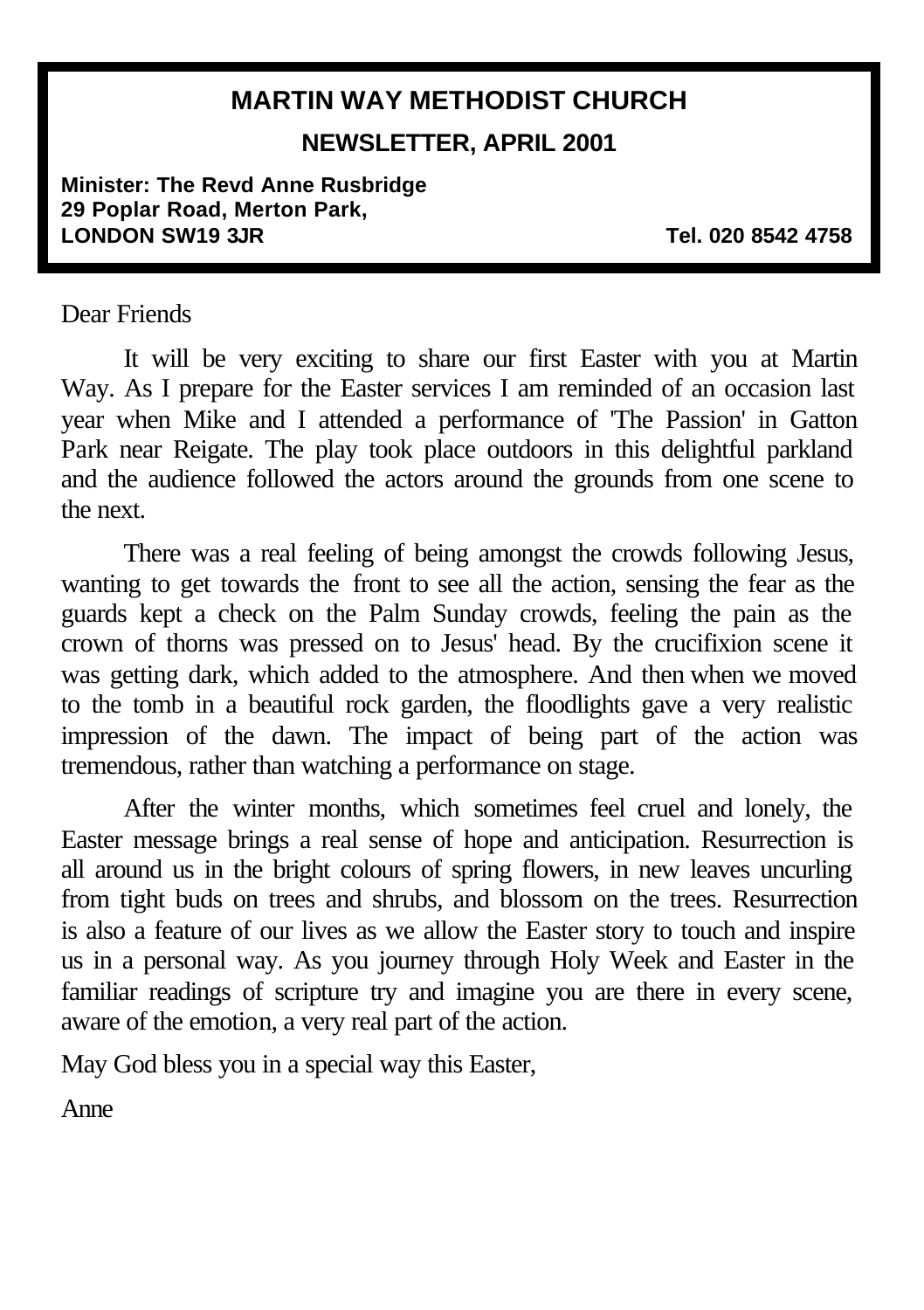### **Bible Study And Prayer Group**

April brings us to the fourth in our series on the Life and Teachings of Jesus and the theme for this session is "Who is Jesus?". During our discussion we will look at some of the titles given to Jesus and their relevance to our faith today. We meet on Tuesday 10 April which is in Holy Week and so the session will last for one hour from 8pm to 9 pm and will be followed by the Holy Week meditation in the church at 9pm. If you do not normally attend the Bible Study Group but would like to join us you will be very welcome.

### **The Children's Trust Appeal**

Many thanks to those who have already given a Tenner for Tadworth. Any further tenners or any donations, however small, can be directed to me via Derek Heaton or Fred Warren. I hope that you have noted 16th June down in your diary. Stalls already planned are Bric-a-Brac (Jean Gear), Toiletries (Mary Davis and the Keep Fit ladies), plants (Mary Heaton), Good as New (Joan Arnold), a 50p stall (Gwen and Moira) and a Cake stall (I must be nice to Maralyn and the ladies of Midways) and my bookstall. If anyone would be willing to organise a stall with children's clothes and toys please let me know. Contributions to any of the stalls will be welcome. Derek Heaton will be in charge of refreshments. There will also be a raffle so prizes will be needed. My daughter Chris Endean and Sister Geraldine Sharpe who both work at Tadworth Court hope to be with us on the day. Please do all you can to support the effort.

Bill Cox (8540-6630)

#### **Book Review**

The return of the prodigal son: by Henri J. M. Nouwen

A story of homecoming, the author is inspired through Rembrandt's depiction of this powerful Gospel story, and probes several movements of the parable; the

younger son's return, the father's restoration of sonship, the older son's vengefulness and the father's compassion. The themes of homecoming, affirmation, and reconciliation will be newly discovered by all who have known loneliness, dejection, jealousy or anger as God's infinite compassion, unconditional love, forgiveness and joy greets the wayward home. Price £8.95 available at the next Book Sale after the Family Service on 6 May.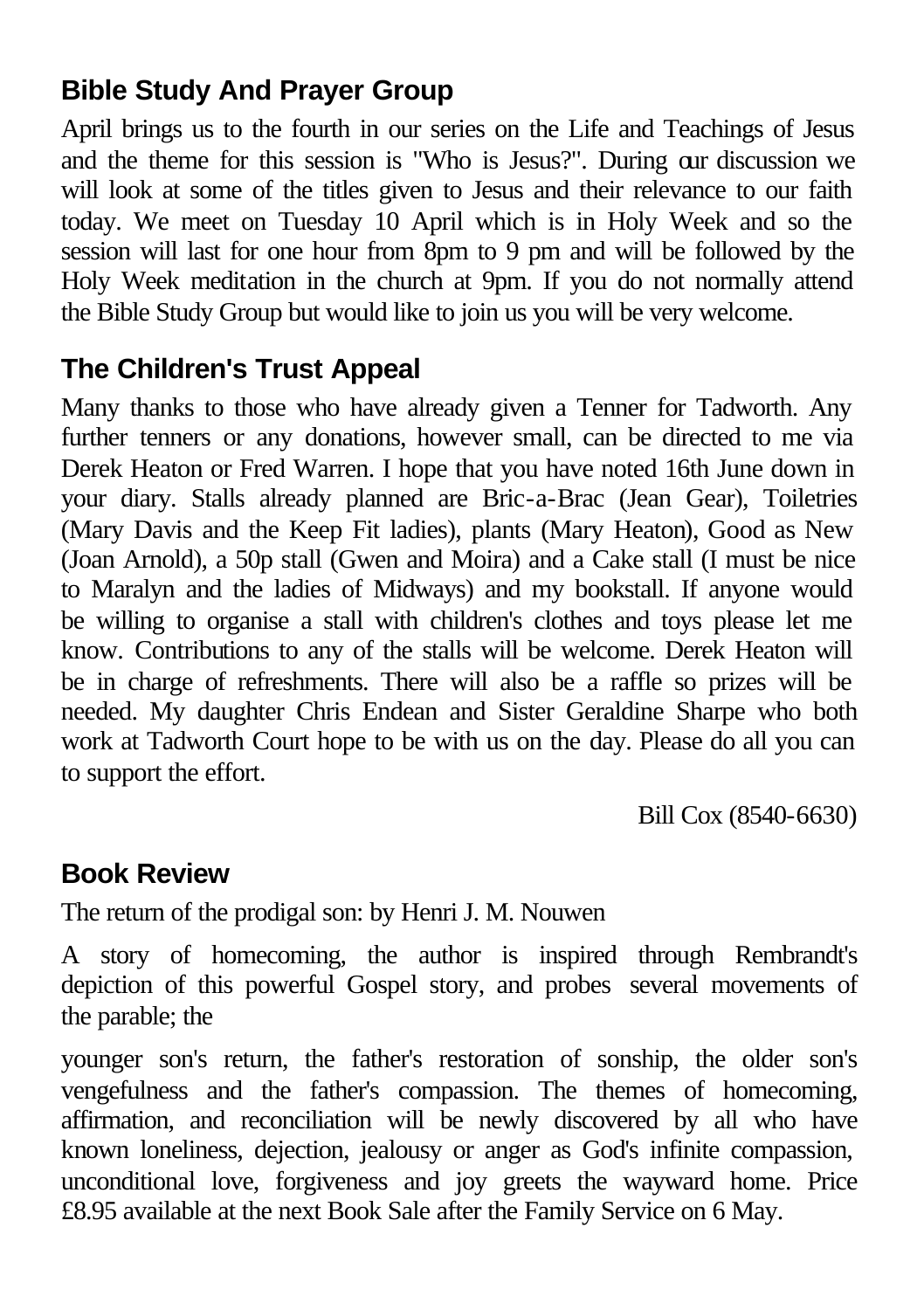#### **2nd Merton Park Guides**

#### **Proudly Present**

#### **OLIVER TWIST**

The performance is on Wednesday 28th March at 7.30pm in the Church Hall. Donations will be collected after the performance in aid of Comic Relief. Hopefully everyone taking part in the production will also earn their Entertainers Badge. Please show your support by coming along to this unusual show. The script has been written by the girls themselves and it promises to be a FUN evening.

### **Rainbows**

A great big 'thank you' to Anne Rusbridge and Gwen Wildman for volunteering at our Covenant Service to help me with the Rainbows, enabling us to enrol more girls. The new members were very pleased and excited to be able to join.

We would also like to congratulate the Rainbows and say well done. A few weeks ago a blind friend (Hilary) who has a guide dog came to talk to them. Gwen collected her and her dog Earl and the Rainbows were able to play with Earl and talk to Hilary about what it is like to be blind. They were given badges, balloons and book marks and they had a lovely time. Hilary enjoyed her visit so much that she wants to come again and we will be delighted to see her. The previous week they had made money boxes which they took home and I am pleased to say that they have collected over £50 for Guide Dogs for the Blind. Hilary was very grateful and we are very proud of the girls. Well done!

Geraldine Ellis

### **Biblelands**

A very big thank-you to those of you who kindly responded to the pre-Christmas Holy Land Emergency Appeal. Over £400,000 was received enabling immediate grants for emergency medical supplies to be rushed to five of the hospitals in Nazareth, Nablus, Jerusalem and Gaza.

Mary and Derek Heaton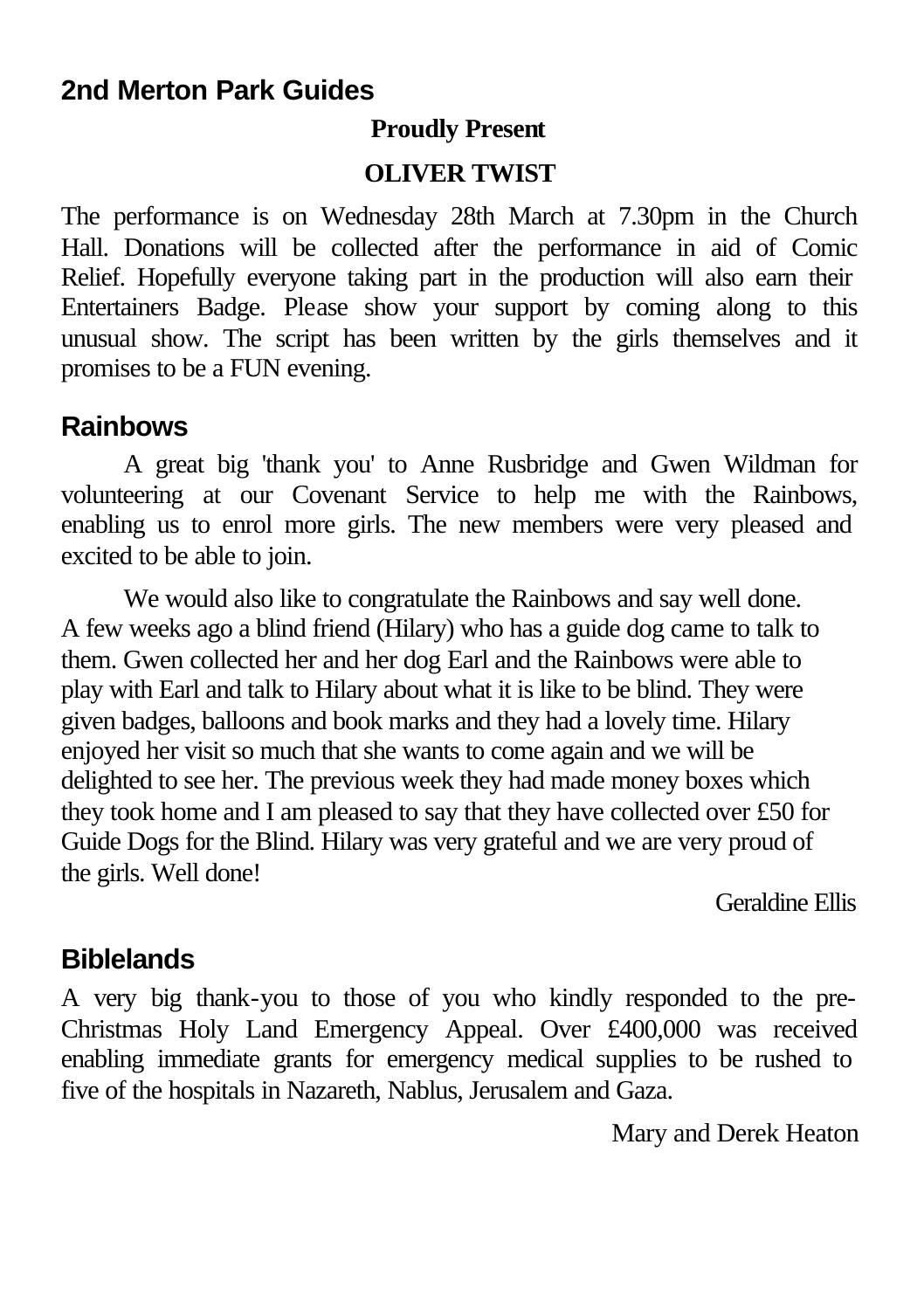## **Holy Week And Easter**

- 9 on **Palm Sunday** Jesus enters Jerusalem and during the following week we spend time each evening at 9pm with the disciples listening to Jesus' teaching:
- <sup> $\pm$ </sup> on **Monday** at the house of Lazarus when Mary anoints Jesus' feet with a costly perfume
- <sup> $\pm$ </sup> on **Tuesday** in conversation with Philip and Andrew
- <sup>+</sup> on **Wednesday** as Jesus is betrayed
- 9 on **Thursday** evening we re-enact the washing of the disciples' feet at our Maundy Thursday service of Holy Communion at 8pm
- 9 on **Good Friday** the ecumenical service will be held at Martin Way at 10.30 a.m. This will be all-age worship and will be followed by coffee and hot cross buns.

After this our own church family will be meeting for a picnic lunch in Hurst Park followed by a walk along the river following the tow path to Kingston. If wet, we shall have lunch at the church followed by an afternoon of games and activities for all ages. Full details will be posted on the notice board.

#### **Jesus Christ is risen today!**

Come and celebrate Easter Day with Holy Communion at 8am followed by breakfast and a Family and Parade Service with Holy Communion at 10.30am.

### **Letter To The Editor**

Would you please pass on my sincere thanks to the producer, the cast and all those taking part in the pantomime 'Jack and the Beanstalk'.Everyone was excellent in the part or parts they were given and must have worked hard at rehearsals to have produced such a good show. I very much enjoyed it.

One thing I would ask of Anne, may I please borrow the cow that can produce eggs, butter, bread and other items. **Well done Anne**, break a leg and here's to the next one.

Arthur Knight

[The pantomime raised £1250]